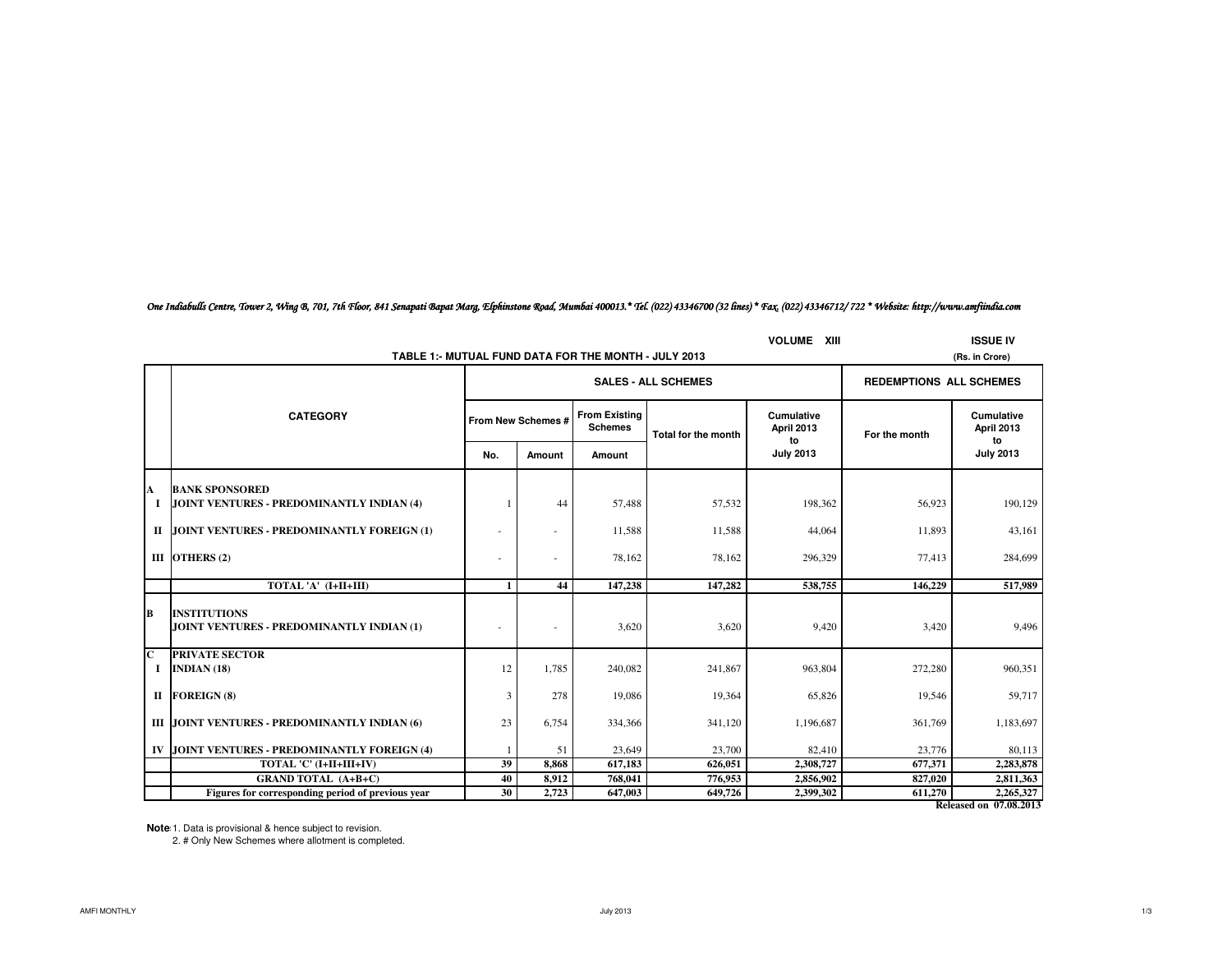# **TABLE 2:- SALES DURING THE MONTH OF JULY 2013 - TYPE AND CATEGORY WISE 2.1 \*NEW SCHEMES LAUNCHED (ALLOTMENT COMPLETED)**

(Rs. in Crore)

|                                | Open End             |        | <b>Close End</b>         |        | <b>Interval Fund</b> |        | <b>TOTAL</b>         |        |
|--------------------------------|----------------------|--------|--------------------------|--------|----------------------|--------|----------------------|--------|
|                                | <b>No.of Schemes</b> | Amount | <b>No.of Schemes</b>     | Amount | <b>No.of Schemes</b> | Amount | <b>No.of Schemes</b> | Amount |
| <b>INCOME</b>                  |                      | 68     | 37                       | 7,961  |                      | 883    | 40                   | 8,912  |
| <b>EQUITY</b>                  |                      |        |                          |        |                      |        |                      |        |
| <b>BALANCED</b>                |                      |        | -                        |        |                      |        |                      |        |
| <b>LIQUID/MONEY MARKET</b>     |                      |        |                          |        |                      |        |                      |        |
| <b>GILT</b>                    |                      |        |                          |        |                      |        |                      |        |
| <b>ELSS - EQUITY</b>           |                      |        | -                        |        | -                    |        |                      |        |
| <b>GOLD ETF</b>                |                      |        | $\overline{\phantom{a}}$ |        |                      |        |                      |        |
| <b>OTHER ETFS</b>              |                      |        | -                        |        |                      |        |                      |        |
| <b>FUND OF FUNDS INVESTING</b> |                      |        |                          |        | -                    |        |                      |        |
| <b>OVERSEAS</b>                |                      |        |                          |        |                      |        |                      |        |
| <b>TOTAL</b>                   |                      | 68     | 37                       | 7,961  |                      | 883    | 40                   | 8,912  |

#### **\*NEW SCHEMES LAUNCHED :**

| <b>OPEN END INCOME:</b>    | Morgan Stanley Ultra Short Term Fund                                                                                                                                                                                                                                                                                                                                                                                                                                                                                                                                                                                                                                                                                                                                                                                                                                                                                                                                                                                                                                                                                                                                                                                                                                                                                              |
|----------------------------|-----------------------------------------------------------------------------------------------------------------------------------------------------------------------------------------------------------------------------------------------------------------------------------------------------------------------------------------------------------------------------------------------------------------------------------------------------------------------------------------------------------------------------------------------------------------------------------------------------------------------------------------------------------------------------------------------------------------------------------------------------------------------------------------------------------------------------------------------------------------------------------------------------------------------------------------------------------------------------------------------------------------------------------------------------------------------------------------------------------------------------------------------------------------------------------------------------------------------------------------------------------------------------------------------------------------------------------|
| <b>ICLOSE END INCOME :</b> | Axis Hybrid Fund - Series 5, Birla Sun Life Fixed Term Plan - Series HB (366 Days) and Series HC (618 Days), BNP Paribas Capital Protection Oriented Fund - Series II<br>and Fixed Term Fund Series 26 A, DSP BlackRock Dual Advantage Fund - Series 16 - 36M, DSP BlackRock FMP - Series 103 - 12M and Series 104 - 12M, DWS Fixed<br>Maturity Plan Series 31 and DWS Hybrid FTF Series 14, HDFC FMP 370D July 2013 (1) - Series 26, July 2013 (2) - Series 26 and July 2013 (3) - Series 26 and 371D<br>July 2013 (1) - Series 26, ICICI Prudential Fixed Maturity Plan - Series 68 - 368 Days Plan G, 369 Days Plan I, 745 Days Plan F, Plan H and Plan J, ICICI Prudential<br>Multiple Yield Fund - Series 4 - 1825 Days Plan B and Plan D, 1100 Days Plan C and Plan E, IDFC FTP Series 21 and Series 23, Kotak FMP Series 105 Direct Plan and<br>Non Direct Plan, Kotak FMP Series 106 Direct Plan and Non Direct Plan, L&T FMP - Series VIII - Plan B, Principal PNB Fixed Maturity Plan - Series B5-367 Days (FMP-<br>[81], Reliance Dual Advantage Fixed Tenure Fund - III - Plan D, Reliance Fixed Horizon Fund - XXIV - Series 1 and Series 2, Religare Invesco Fixed Matuirty Plan -<br>Series XIX - Plan C (367 Days), Tata Dual Advantage Fund - Scheme A and Union KBC Capital Protection Oriented Fund - Series 3 |
| <b>INTERVAL INCOME:</b>    | IBirla Sun Life Interval Income Fund - Annual Plan VIII and ICICI Prudential Interval Fund VI - Annual Interval Plan F                                                                                                                                                                                                                                                                                                                                                                                                                                                                                                                                                                                                                                                                                                                                                                                                                                                                                                                                                                                                                                                                                                                                                                                                            |

#### **2.2 EXISTING SCHEMES**

|                                 | Open End             |         |                      | <b>Close End</b>         |               | <b>Interval Fund</b> |                      | <b>TOTAL</b> |  |
|---------------------------------|----------------------|---------|----------------------|--------------------------|---------------|----------------------|----------------------|--------------|--|
|                                 | <b>No.of Schemes</b> | Amount  | <b>No.of Schemes</b> | Amount                   | No.of Schemes | Amount               | <b>No.of Schemes</b> | Amount       |  |
| <b>INCOME</b>                   | 239                  | 44.336  | 321                  | 2,545                    | 42            | .544                 | 602                  | 48,425       |  |
| <b>EQUITY</b>                   | 288                  | 2,811   |                      |                          | ۰             |                      | 295                  | 2,811        |  |
| <b>BALANCED</b>                 | 29                   | 251     |                      | $\overline{\phantom{0}}$ | ۰             |                      | 30                   | 251          |  |
| <b>ILIQUID/MONEY MARKET</b>     | 54                   | 714,995 |                      | $\overline{\phantom{0}}$ | ۰             |                      | 54                   | 714,995      |  |
| <b>IGILT</b>                    | 43                   | 028، ا  |                      | $\sim$                   | ۰             |                      | 43                   | 1,028        |  |
| <b>IELSS - EQUITY</b>           | 37                   | 134     | 13                   | $\sim$                   | ۰             |                      | 50                   | 134          |  |
| <b>GOLD ETF</b>                 | 14                   | 35      | ۰                    | $\overline{\phantom{0}}$ | -             |                      | 14                   | 35           |  |
| <b>OTHER ETFS</b>               | 23                   | 279     |                      |                          | ۰             |                      | 23                   | 279          |  |
| <b>IFUND OF FUNDS INVESTING</b> | 21                   | 83      |                      | $\overline{\phantom{0}}$ |               |                      | 21                   | 83           |  |
| <b>OVERSEAS</b>                 |                      |         |                      |                          |               |                      |                      |              |  |
| <b>TOTAL</b>                    | 748                  | 763,952 | 342                  | 2,545                    | 42            | 1,544                | 1132                 | 768,041      |  |

Notes:The change in number of existing schemes is because of the maturity and reclassification of some of the existing schemes.

^ Amount mobilised by new plans launched under existing scheme.

#### **2.3 TOTAL OF ALL SCHEMES**

|                                                   | Open End             |         |                      | <b>Close End</b> |                      | <b>Interval Fund</b> |                      | <b>TOTAL</b> |
|---------------------------------------------------|----------------------|---------|----------------------|------------------|----------------------|----------------------|----------------------|--------------|
|                                                   | <b>No.of Schemes</b> | Amount  | <b>No.of Schemes</b> | Amount           | <b>No.of Schemes</b> | Amount               | <b>No.of Schemes</b> | Amount       |
| <b>INCOME</b>                                     | 240                  | 44.404  | 358                  | 10,506           | 44                   | 2,427                | 642                  | 57.337       |
| <b>EQUITY</b>                                     | 288                  | 2,811   |                      |                  |                      |                      | 295                  | 2,811        |
| <b>BALANCED</b>                                   | 29                   | 251     |                      |                  |                      |                      | 30                   | 251          |
| <b>ILIQUID/MONEY MARKET</b>                       | 54                   | 714,995 |                      |                  |                      |                      | 54                   | 714,995      |
| <b>GILT</b>                                       | 43                   | 1,028   |                      |                  |                      |                      | 43                   | 1,028        |
| <b>IELSS - EQUITY</b>                             | 37                   | 134     | 13                   |                  |                      |                      | 50                   | 134          |
| <b>GOLD ETF</b>                                   | 14                   | 35      |                      |                  |                      |                      | 14                   | 35           |
| <b>OTHER ETFS</b>                                 | 23                   | 279     |                      |                  |                      |                      | 23                   | 279          |
| <b>FUND OF FUNDS INVESTING</b><br><b>OVERSEAS</b> | 21                   | 83      |                      | ۰                |                      |                      | 21                   | 83           |
| <b>TOTAL</b>                                      | 749                  | 764,020 | 379                  | 10,506           | 44                   | 2,427                | 1,172                | 776,953      |